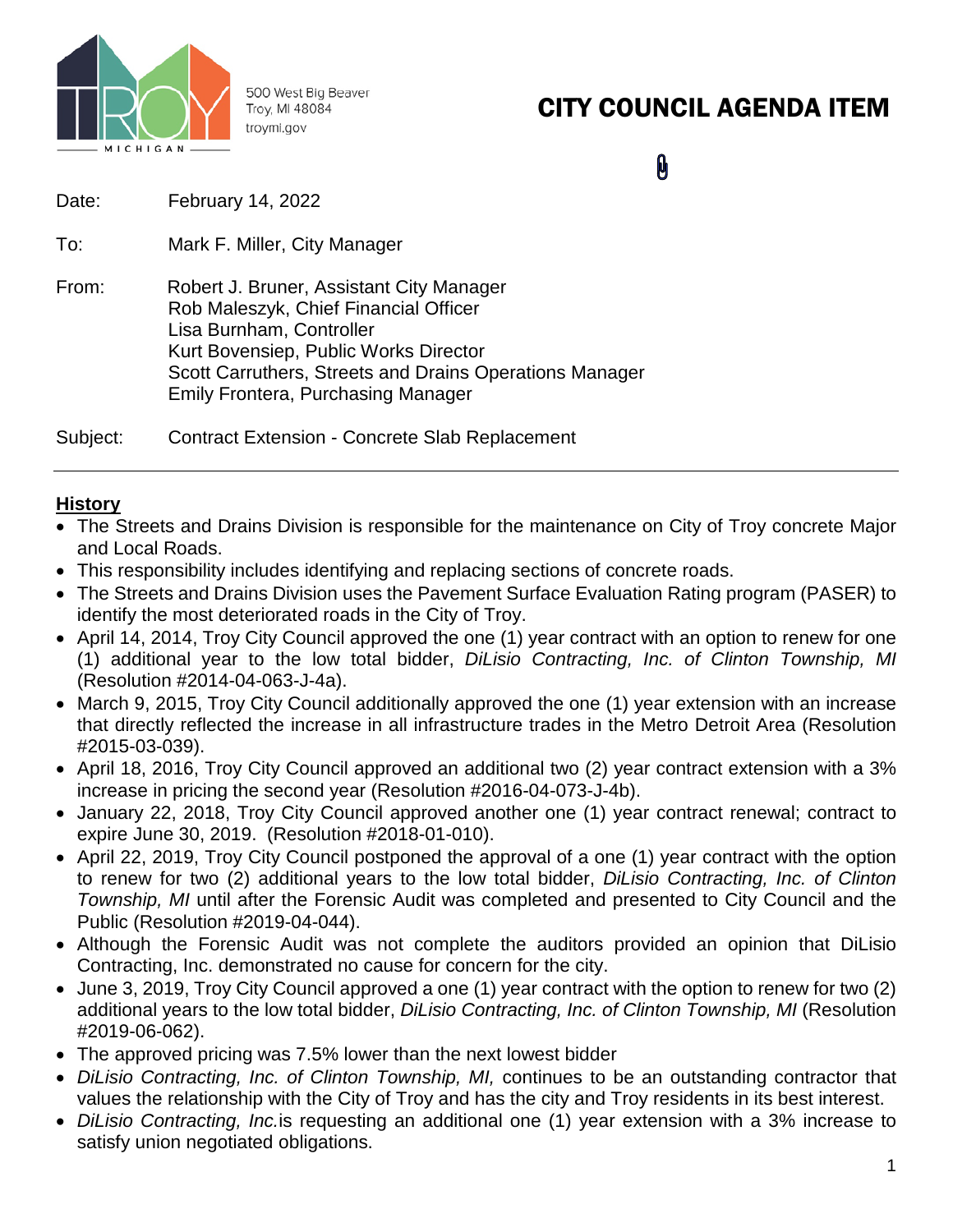

500 West Big Beaver Troy, MI 48084 troymi.gov

## CITY COUNCIL AGENDA ITEM

### **Purchasing**

A market survey was conducted and it was determined the City would not benefit from soliciting new bids for concrete slab replacement services as the entire infrastructure construction and reconstruction industry has increased. The City of Troy is unique in that the City of Troy bids slab replacement as an all-inclusive project where most cities divide the tasks into different line items for bidding. In order to demonstrate a more accurate comparison and analysis some of the *other* City's bid items were added together as detailed in the attached Market Survey. Additionally, the requested 3% increase is still lower priced than the next lowest bidder when received in 2019.

### **Financial**

Funds are budgeted in the current Capital Budget for 2023 in the 2022 Budget and will be proposed in the 2023 Budget through the normal budget process. Expenditures will not exceed budget totals.

#### **Recommendation**

City management recommends awarding a one (1) year contract extension to *DiLisio Contracting, Inc. of Clinton Township, MI* for the Concrete Slab Replacement Program with a 3% increase to its current unit prices with a contract expiration of June 30, 2023.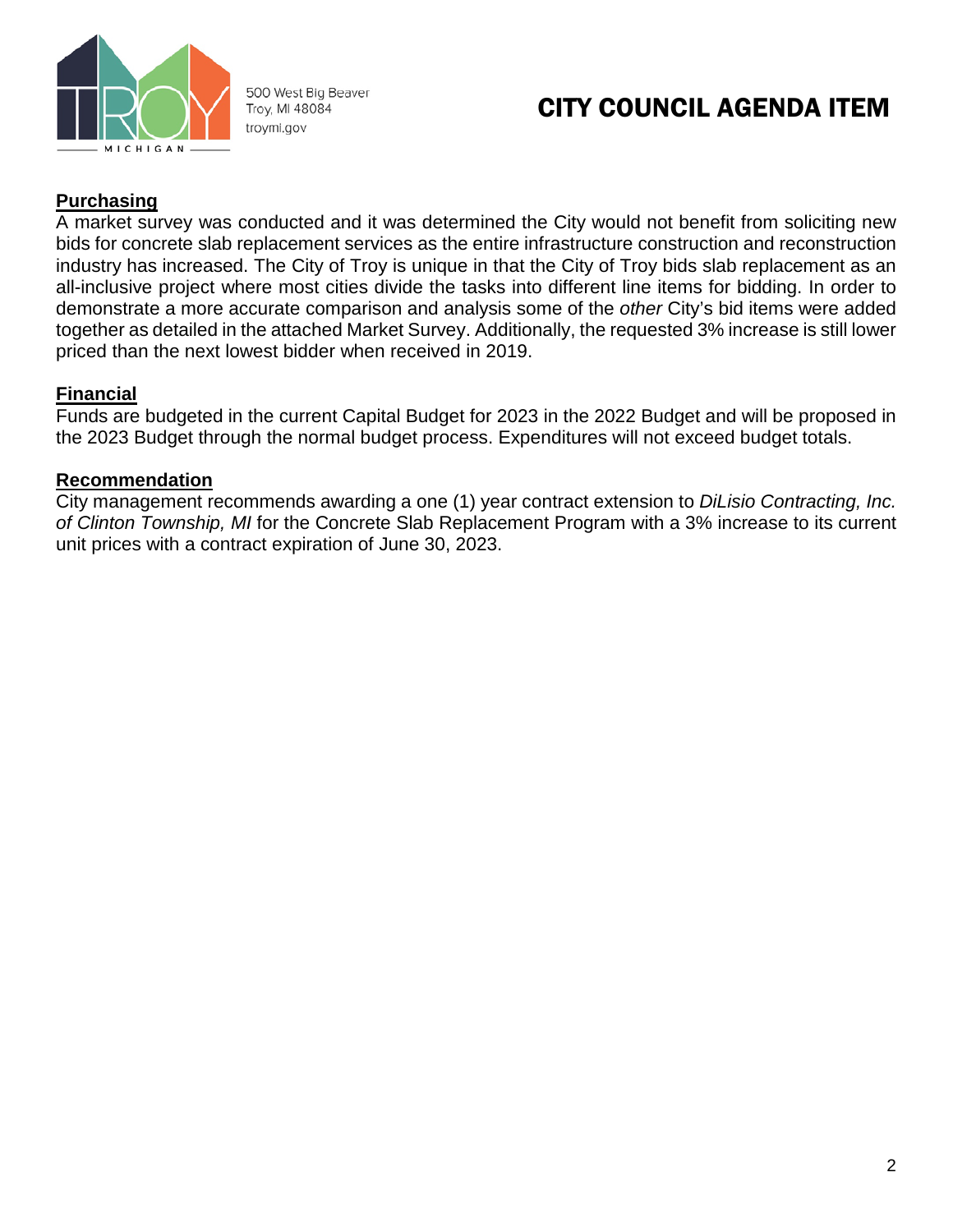

500 West Big Beaver<br>Troy, MI 48084 troymi.gov

## CITY COUNCIL AGENDA ITEM

## **Market Survey**

|                                      | Troy, DiLisio<br>2019 Prices | Troy, DiLisio<br>2019 Prices | Troy, DiLisio<br> (Major Roads)  (Local Roads)  (Major Roads) <br>3% Increase | Troy, DiLisio<br>(Local Roads)<br>3% Increse | City of<br>Pontiac<br><b>Florence</b><br>Cement | <b>Royal Oak</b><br>Italia<br><b>Construction</b> | Farminton Hills  Rochester Hills <br>Pamar<br><b>Enterprises</b> | <b>Florence</b><br>Cement | <b>OHM</b><br>Engineer<br>Estimate | Village of<br><b>Beverly Hills</b><br>Cipparrone<br>Contracting | City of<br><b>Berkley</b><br>Italia<br><b>Construction</b> |
|--------------------------------------|------------------------------|------------------------------|-------------------------------------------------------------------------------|----------------------------------------------|-------------------------------------------------|---------------------------------------------------|------------------------------------------------------------------|---------------------------|------------------------------------|-----------------------------------------------------------------|------------------------------------------------------------|
| Sawcut, Remove, Replace 9" Concrete  | \$64.68/SY                   | \$30.00/SY                   | \$66.62/SY                                                                    | \$30.90/SY                                   | 46.75/SY                                        |                                                   |                                                                  |                           |                                    |                                                                 |                                                            |
| Sawcut, Remove, Replace 8" Concrete  | \$63.68/SY                   | \$30.00/SY                   | \$65.59/SY                                                                    | \$30.90/SY                                   |                                                 | \$56.00/SY                                        |                                                                  | \$77.75/SY                |                                    |                                                                 |                                                            |
| Sawcut, Remove, Replace 7" Concrete  | \$55.62/SY                   | \$61.64/SY                   | \$57.29/SY                                                                    | \$63.49/SY                                   |                                                 |                                                   |                                                                  |                           | \$75.00/SY                         | \$57.00/SY                                                      | \$61.00/SY                                                 |
| Sawcut, Remove, Replace 6" Concrete  | \$10.00/SF                   | \$10.00/SF                   | \$10.30/SF                                                                    | \$10.30/SF                                   |                                                 | \$52.00/SY                                        | \$47.00/                                                         |                           |                                    |                                                                 |                                                            |
| Sawcut, Remove & Pour Curb & Gutter  | \$20.60/LF                   | \$20.60/LF                   | \$21.22/LF                                                                    | \$21.22/LF                                   |                                                 |                                                   | \$20.00/LF                                                       |                           |                                    |                                                                 |                                                            |
| <b>Catch Basin Adjustment</b>        | \$206/EA                     | \$206/EA                     | \$212.18/EA                                                                   | \$212.18/EA                                  | \$400/EA                                        | \$435/EA                                          | \$400/EA                                                         |                           |                                    | \$300/EA                                                        | \$335/EA                                                   |
| Topsoil, Sod, Watering - Restoration | Included                     | Included                     | Included                                                                      | Included                                     |                                                 | \$13/ CY                                          | \$6.00/EA                                                        | \$1,000/EA                |                                    | \$200.00/LS                                                     | \$9,000/LS                                                 |
| <b>Traffic Maintenace Control</b>    | Included                     | Included                     | Included                                                                      | Included                                     |                                                 | \$13,000/LS                                       | \$80.00/EA                                                       | \$81,000/LS               |                                    | \$100.00/LS                                                     | \$23,000/LS                                                |
| <b>Irrigation Repairs</b>            | Included                     | Included                     | Included                                                                      | Included                                     |                                                 | \$43/ EA                                          | \$.01/EA                                                         | \$100/EA                  |                                    |                                                                 |                                                            |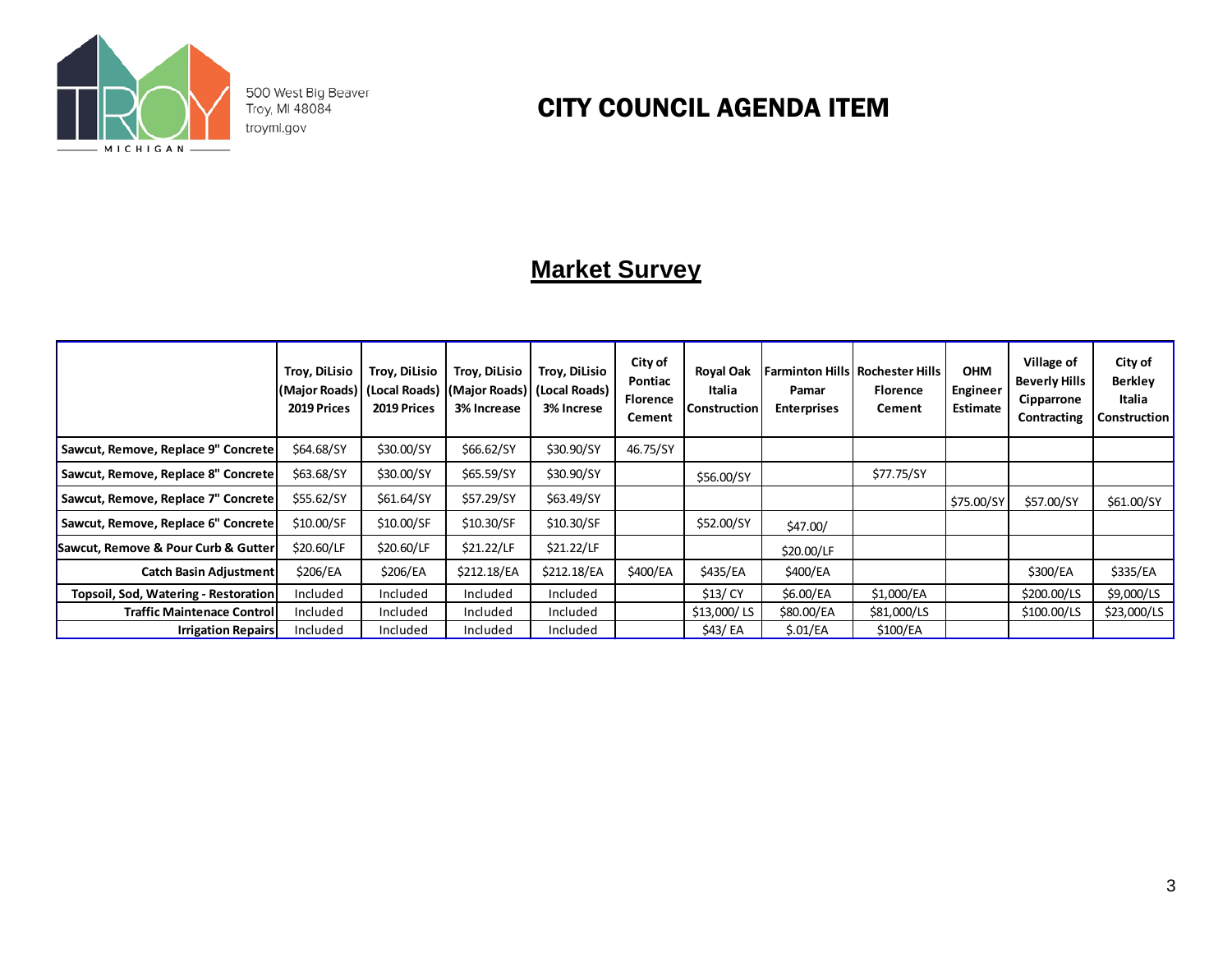

500 West Big Beaver Troy, MI 48084 troymi.gov

# **CITY COUNCIL AGENDA ITEM**



23525 Lakepointe Drive, Clinton Township, Michigan, 48036

Phone 586.783.4044 Fax: 586.783.4058

January 25, 2022

Kurt Bovensiep City of Troy Department of Public Works 4693 Rochester Road Troy, MI 48085

Re: City of Troy Concrete Slab Replacement Program 2019-2020

Dear Mr. Bovensiep,

DiLisio Contracting Inc. previously accepted the two contact extensions provision for the above-mentioned project and retained the unit prices from the 2019-2020 contract. In efforts to continue the partnership in achieving the city's infrastructure improvement needs, DiLisio Contracting Inc. is willing to accept the 2022-2023 contract with the increase of 3% on existing unit prices. Said increases reflect negotiated prices with the concrete supplier (Protocon Transit Mix Inc.) overhead, wages and benefits to its employees.

If you have any questions to not hesitate to call me at 586-405-4578

Respectfully yours, Giuseppe D. Lia<br>Jan 25 2022 9:27 AM Giuseppe D. Lia Giuseppe D. Lia DocuSign Treasurer